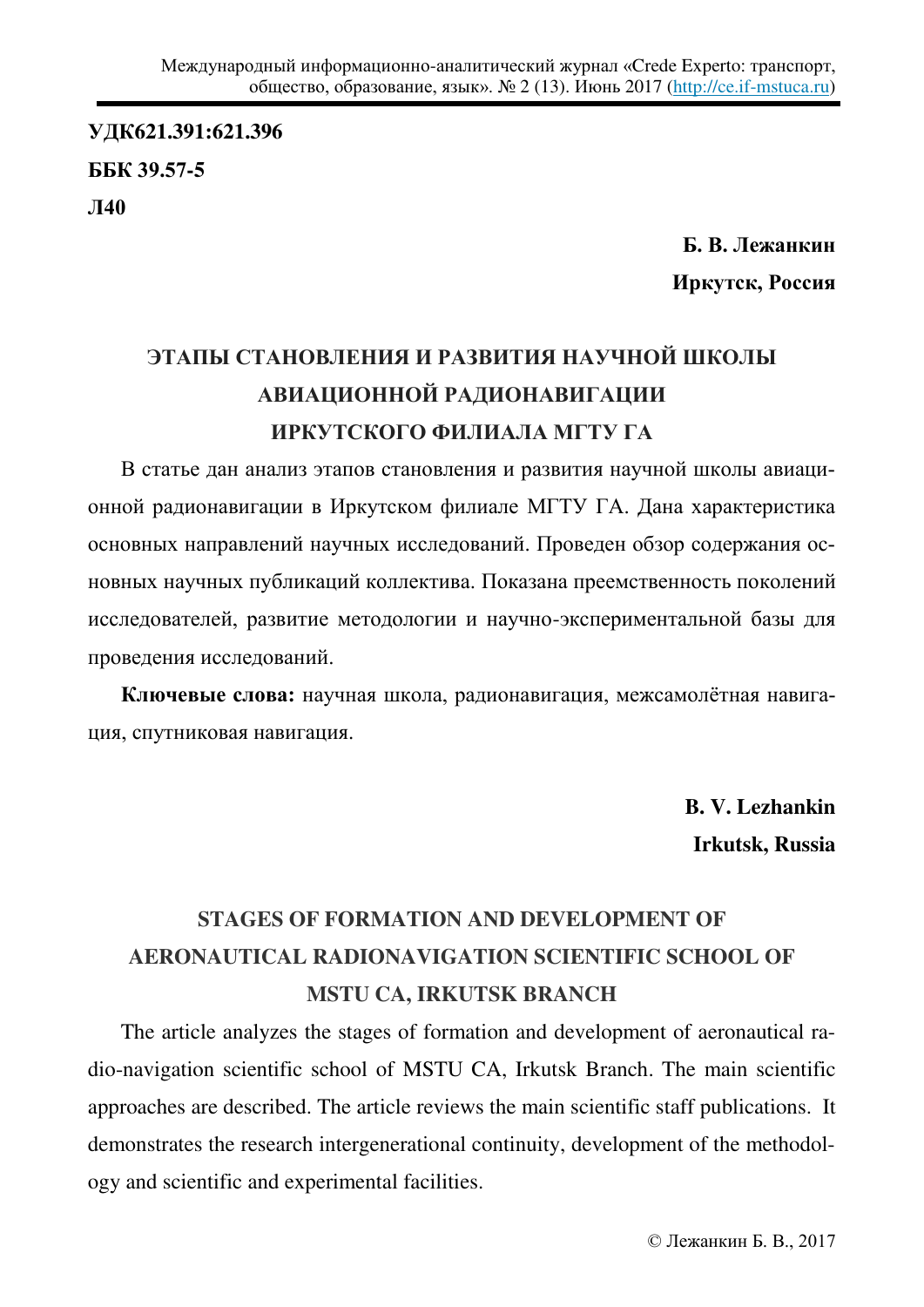**Keywords:** scientific school, radionavigation, interaircraft navigation, satellite navigation.

Под понятием «научная школа» можно считать оформленную систему научных взглядов в некоторой области науки, а также научное сообщество коллектив ученых, исследователей, придерживающихся этих взглядов и выполняющих совместные или скоординированные исследования в этой области [Куперштох, 2005, с. 94].

Формирование и развитие научной школы происходит под влиянием ее лидера, знание предметной области, научная эрудиция и стиль работы которого имеют определяющее значение как для привлечения новых исследователей, так и определения направлений исследований в рамках обозначенной области. Отношения внутри такого научного коллектива способствуют обмену информацией на уровне идей и полученных результатов, разделению функций при проведении этапов исследований, что значительно повышает их эффективность.

Основными признаками состоявшейся научной школы можно считать общность научных интересов и значимость исследований ее участников, высокий уровень научных результатов и признание школы, преемственность, определяющая роль лидера и хорошие перспективы школы.

Научная школа не может быть сформирована в одночасье, например, распорядительным актом организации. В своем становлении и развитии она обязательно проходит ряд стадий, первой из которых является формирование научной проблемы, успешное и последовательное решение которой позволяет сформулировать научное направление. И только после получения значимых научных результатов, их достаточной апробации и признания научным сообществом, четком представлении о дальнейших направлениях исследований, появлении признаков преемственности поколений исследователей, можно говорить о сформированности научной школы.

Цель данной статьи - показать этапы становления и развития научной школы авиационной радионавигации, которая сложилась и ведет свою деятельность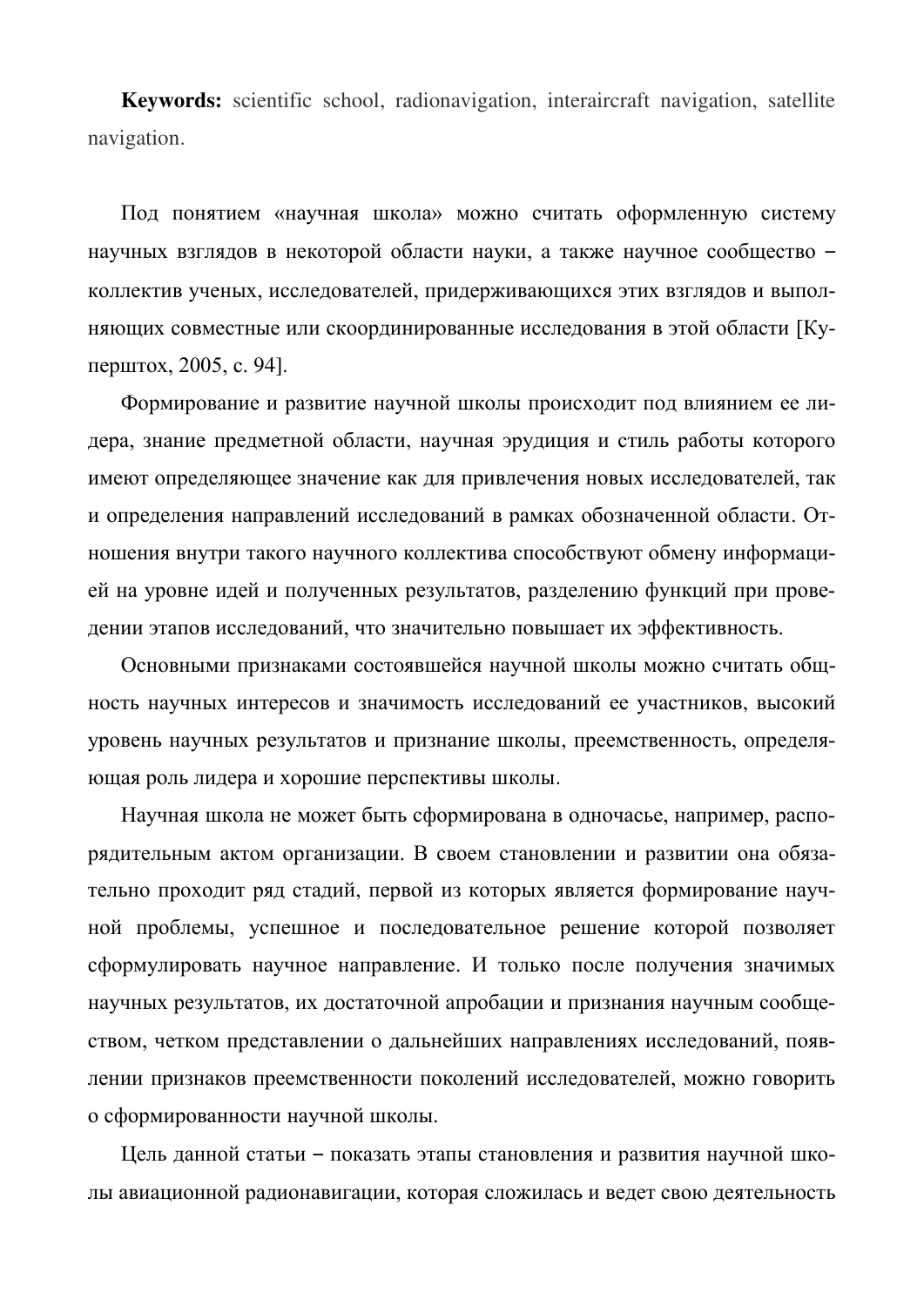на кафедре Авиационного радиоэлектронного оборудования Иркутского филиала МГТУ ГА. Руководит научной школой д. т. н., профессор Скрыпник Олег Николаевич, профессор кафедры, заместитель директора Иркутского филиала МГТУ ГА по учебно-научной работе.

Начало формированию научной школы было положено в середине 1990-х годов на факультете Авиационного радиоэлектронного оборудования Иркутского высшего военного авиационного инженерного училища, где О. Н. Скрыпник возглавлял кафедру Автоматизированных систем радионавигации и радиосвязи.

Научная проблема, которая была обозначена для исследований, была связана с применением методов межсамолетной навигации и комплексной оптимальной обработки информации для повышения эффективности группового взаимодействия самолетов военной авиации. Это направление явилось продолжением исследований, которые легли в основу кандидатской диссертации Скрыпника О. Н., выполненной в Киевском высшем военном авиационном инженерном училище и защищенной в 1988 г. Руководителем диссертационных исследований был Михалочкин Николай Андреевич, вся научная деятельность которого также была связана с исследованием проблем навигационного обеспечения задач межсамолетной навигации.

Уже в кандидатской диссертации Скрыпника О. Н. в качестве источника информации для навигационного обеспечения процессов межсамолетной навигации было предложено использовать спутниковые системы навигации (прообразы современных систем GPS и ГЛОНАСС) и системы обмена данными, работающие на основе многостанционного доступа с временным разделением канадов. Указанные системы в то время существовали только в виде проектов и опытных экземпляров. Дальнейшее развитие теории, методов и технических средств радионавигации, предназначенных для аэронавигационного обеспечения воздушных судов военного и гражданского назначения, подтвердило правильность и перспективность выбора данных средств навигации.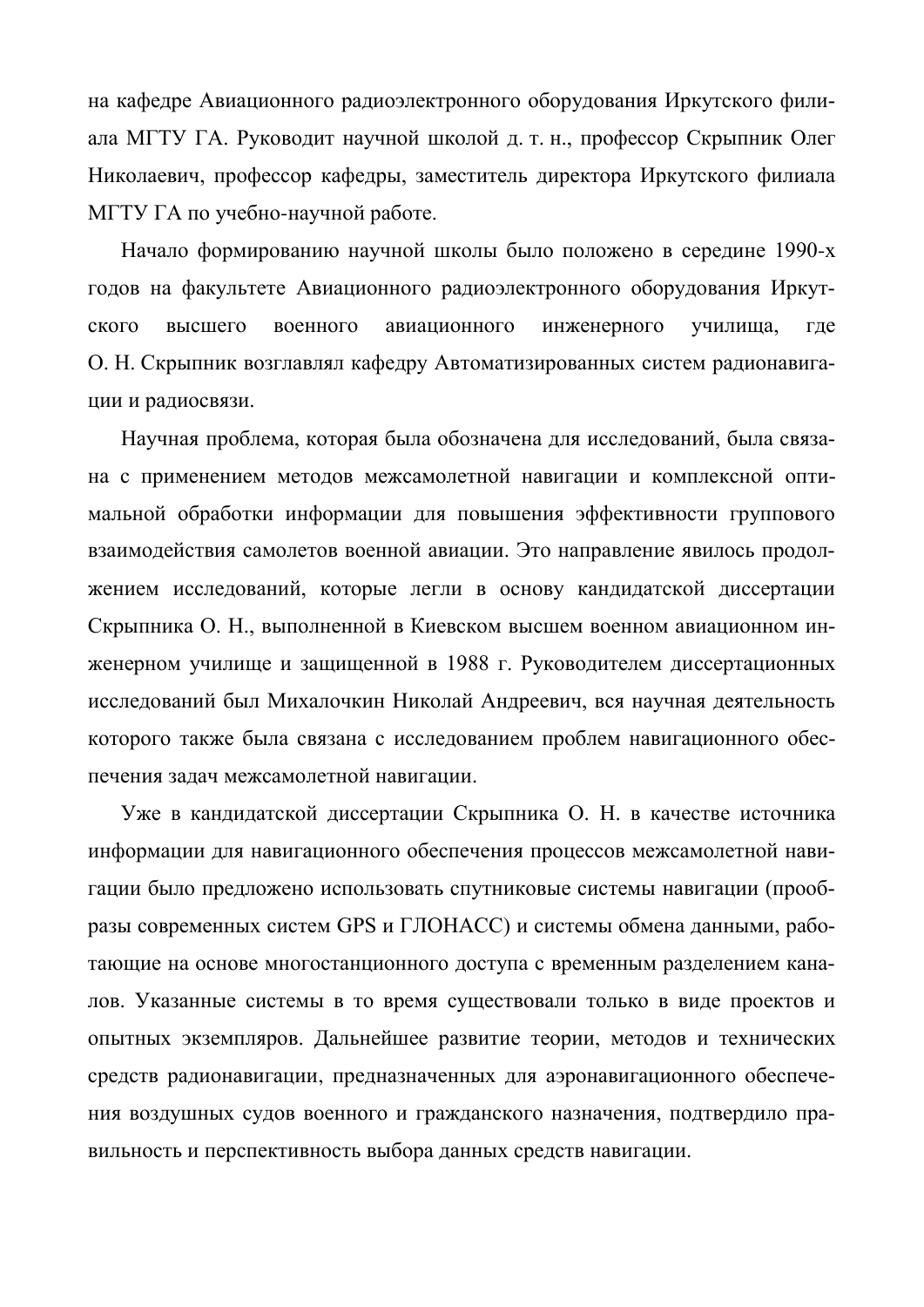Именно в Иркутском ВВАИУ у будущей школы авиационной радионавигации появились первые ученики - курсанты факультета авиационного радиоэлектронного оборудования, впоследствии закончившие адъюнктуры Военновоздушной инженерной академии им. Н. Е. Жуковского и Иркутского ВВАИУ, и продолжившие исследования как в рамках этой школы, так и в других организациях и по другим направлениям (Рыжков Д. А., Павлович Е. В., Хамматов Р. Р., Лежанкин Б. В., Ерохин В. В., Червань Д. А., Слепченко А. П.).

Результаты научных исследований, выполненных в рамках данного научного направления в Иркутском ВВАИУ в период до 2008 г., были опубликованы в рецензируемых научных изданиях, представлялись на всероссийских, региональных и отраслевых научных конференциях.

В работах [Скрыпник, Лежанкин, Малов, Миронов, Галиев, 2006; Скрыпник, Лежанкин, Миронов, Малисов, 2008] были развиты положения теории оптимальной линейной фильтрации применительно к задаче формирования классификационной и радиолокационной карты подстилающей поверхности при ее представлении в виде случайных полей. Предложены эффективные методы сжатия радиолокационной информации.

В работе [Скрыпник, Ерохин, 2008] применительно к задаче навигационного обеспечения процессов межсамолетной навигации была обоснована идея использования воздушных судов (ВС), взаимодействующих в локальном навигационно-временном поле (НВП), в качестве источников высокоточной навигационной информации. Здесь же путем математического моделирования получены результаты по точности оценки координат ВС в локальном и глобальном НВП при реализации алгоритмов комплексной оптимальной и квазиоптимальной обработки информации.

В процессе исследований был выявлен ряд эффектов, оказывающих влияние на точность оценки координат взаимодействующих ВС в локальной и глобальной системах координат. Один из таких эффектов заключался в повышении точности оценки координат определяющегося ВС при его маневре относительно ВС, выполняющего функции навигационной опорной точки (НОТ). Иссле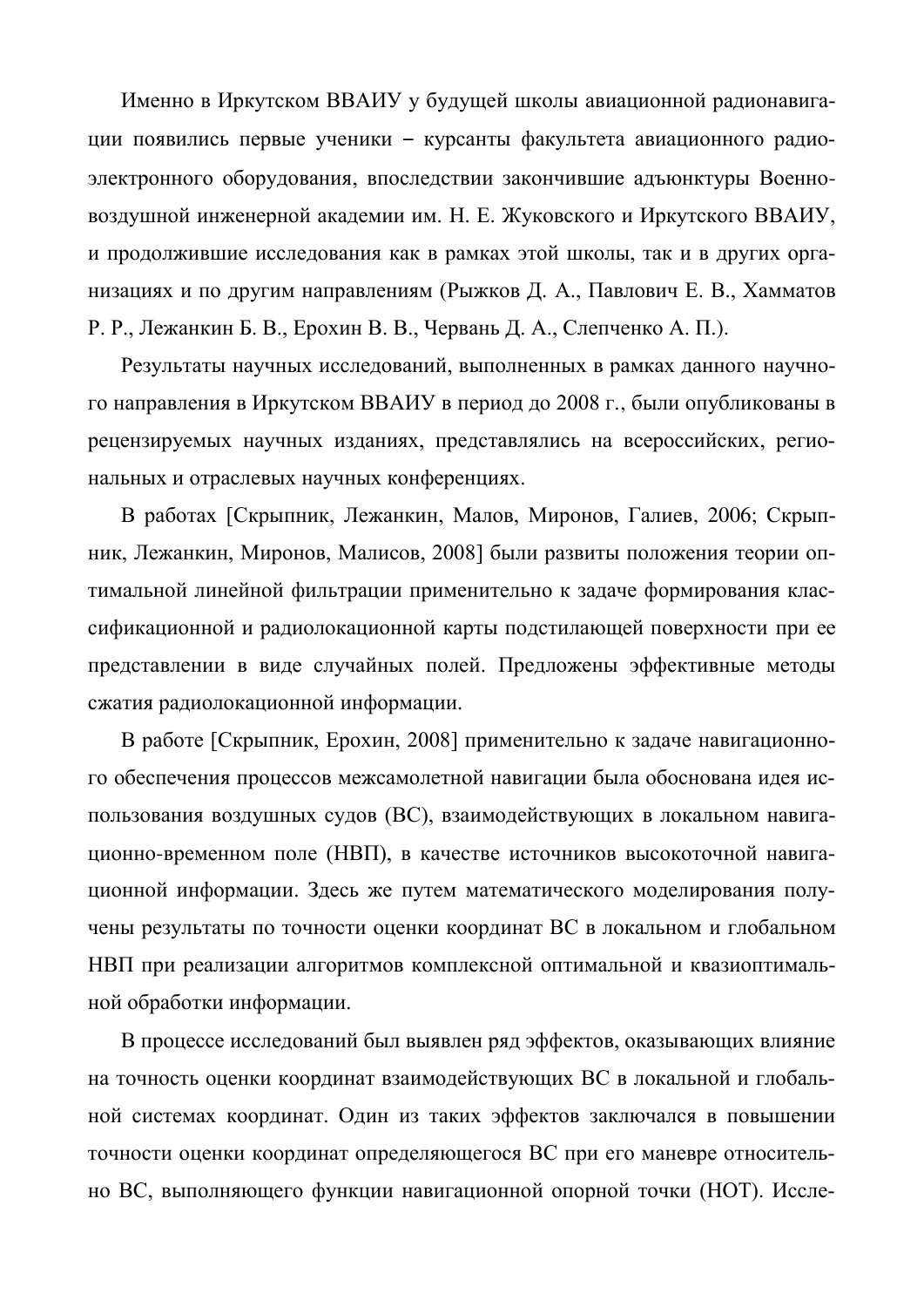дованию данного эффекта, а также влияния взаимного положения ВС тактической группы на точность навигационных определений, посвящена работа  $[C\kappa p$ ыпник, Ерохин, 2009].

В работе [Скрыпник, 2009] были впервые исследованы вопросы точности обеспечения посадки ВС при использовании НОТ, размещенных в зоне аэродрома. Было показано, что на точность определения координат ВС на посадочной траектории оказывают влияние количество используемых НОТ и их размещение относительно взлетно-посадочной полосы.

Результаты, представленные в работах [Скрыпник, Ерохин, 2009; Скрыпник, 2009], впоследствии легли в основу нового направления исследований, связанных с оптимизацией как траекторий взаимного перемещения ВС, так и размещения НОТ, с целью повышения точности навигационно-временных определений (НВО) ВС. Были разработаны и исследованы алгоритмы управления траекториями ВС, алгоритмы оптимизации размещения НОТ. Полученные в этом направлении результаты опубликованы в работах [Скрыпник, Ерохин, Слепченко, 2010; Скрыпник, Ерохин, Слепченко, 2010; Скрыпник, 2010].

Указанные выше результаты были опубликованы уже в новых условиях работы научной школы в Иркутском филиале МГТУ ГА. Этому способствовала передислокация Иркутского ВВАИУ в г. Воронеж, в результате которой в 2009–2010 гг. основная часть участников школы, после увольнения из рядов Вооруженных сил, перешла на работу в Иркутский филиал МГТУ ГА.

С 2010 г. начинается новый этап развития школы авиационной радионавигации, который характеризуется тем, что изменился объект исследований - на повестку дня были выдвинуты проблемы аэронавигационного обеспечения ВС гражданской авиации. Кроме этого был сделан акцент на более глубокое исследование проблем применения спутниковой системы навигации ГЛОНАСС для решения задач воздушной навигации.

Знаковым событием в плане обобщения результатов исследований, проведенных в период с 1995 по 2010 гг., а также для укрепления авторитета школы, стала защита докторской диссертации Скрыпником О. Н. по теме «Межсамо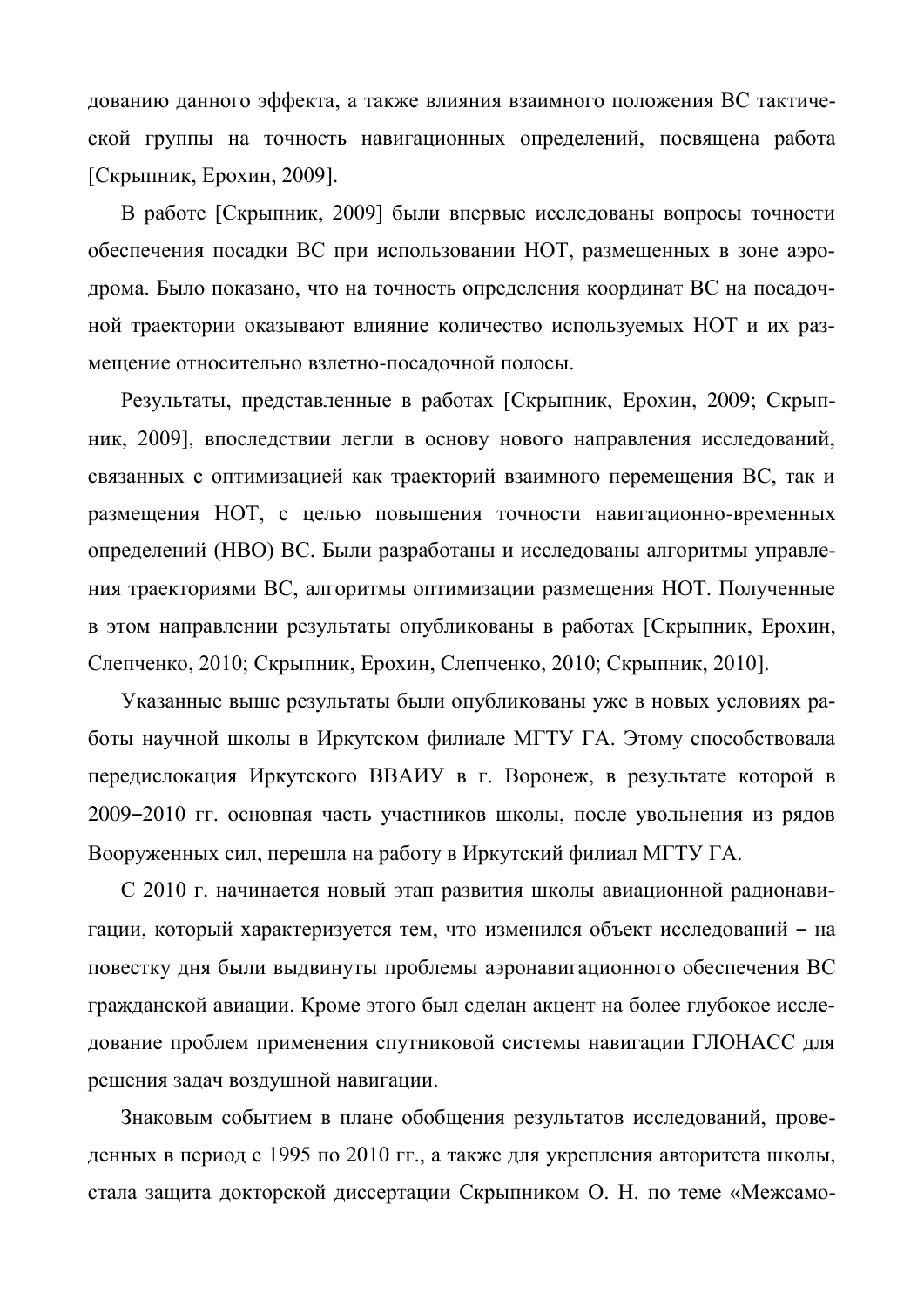летная навигация при управлении воздушным движением» [Скрыпник, 2010; Скрыпник, 2010], состоявшаяся в конце 2010 г. в диссертационном совете МГТУ ГА.

В этой работе автору удалось обосновать возможность использования методов межсамолетной навигации, теории оптимального управления для решения задач повышения точности и надежности НВО в интересах решения задач аэронавигационного обеспечения и управления воздушным движением самолетов гражданской авиации на этапах маршрутного полета, захода на посадку и посалки.

С 2011 г. путем натурных экспериментов и методами математического моделирования начались активные исследования прикладных вопросов, связанных с применением системы ГЛОНАСС. Так, в работах [Скрыпник, Ерохин, 2012; Скрыпник, Ерохин, 2012] рассмотрены вопросы разработки математической модели орбитального движения ГЛОНАСС, приведены методики и результат оценки ее достоверности, исследования условий навигационного сеанса (геометрических факторов, числа наблюдаемых навигационных спутников (HC)) в точке наблюдения. В работе [Скрыпник, Соловьева, 2012] исследована возможность повышения точности НВО при частичном поражении орбитальной группировки ГЛОНАСС, обеспечиваемая путем организации взаимодействия (взаимных измерений дальностей, обмена данными и реализации комплексной обработки информации) между ВС, находящимися в ограниченной зоне воздушного пространства.

В 2012-2013 гг. удалось значительно улучшить научно-экспериментальную базу школы. Были приобретены авиационный приемник СН-4312 и имитатор СН-3803М сигналов спутниковых систем навигации (рис. 1), что позволило создать автоматизированное рабочее место (АРМ) для проведения натурных и полунатурных экспериментов по исследованию характеристик спутниковых систем навигации, программно-аппаратный комплекс на базе платформы National Instruments (рис. 2). В создании программно-аппаратной части APM,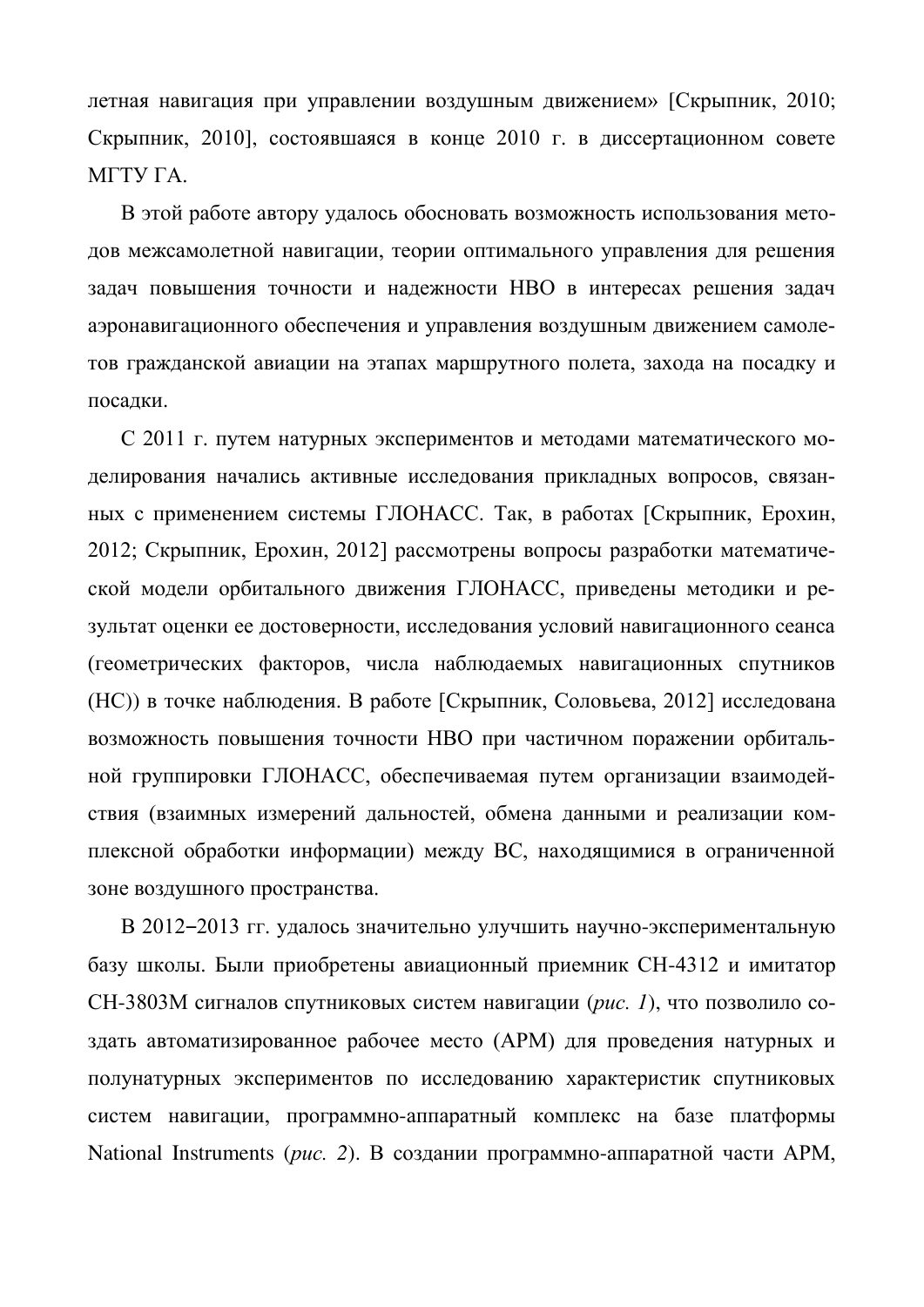обеспечивающей автоматизацию сбора и обработки измерительной информации, принял активное участие доцент кафедры АРЭО Караченцев В. А.



Рис. 1. Автоматизированное рабочее место по исследованию спутниковых систем навигации

В 2013 г. в группу исследователей влились выпускники филиала, а впоследствии аспиранты МГТУ ГА Арефьев Р. О. и Арефьева (Астраханцева) Н. Г. Приход молодых исследователей при наличии мощной и современной научноэкспериментальной базы позволил поставить новые научные задачи, выйти на качественно новый уровень исследований.

При активном участии Арефьева Р. О. и Арефьевой Н. Г. был разработан программный комплекс моделирования орбитального движения спутников ГЛОНАСС, лополненный функциями исследования условий навигационного сеанса (геометрических факторов, числа видимых спутников), в том числе и при дополнении ГЛОНАСС псевдоспутниками. Это позволило ускорить процесс научных исследований по новому направлению, связанному с построением и анализом полей точности GPS и ГЛОНАСС, в том числе и при ее дополнении псевдоспутниками.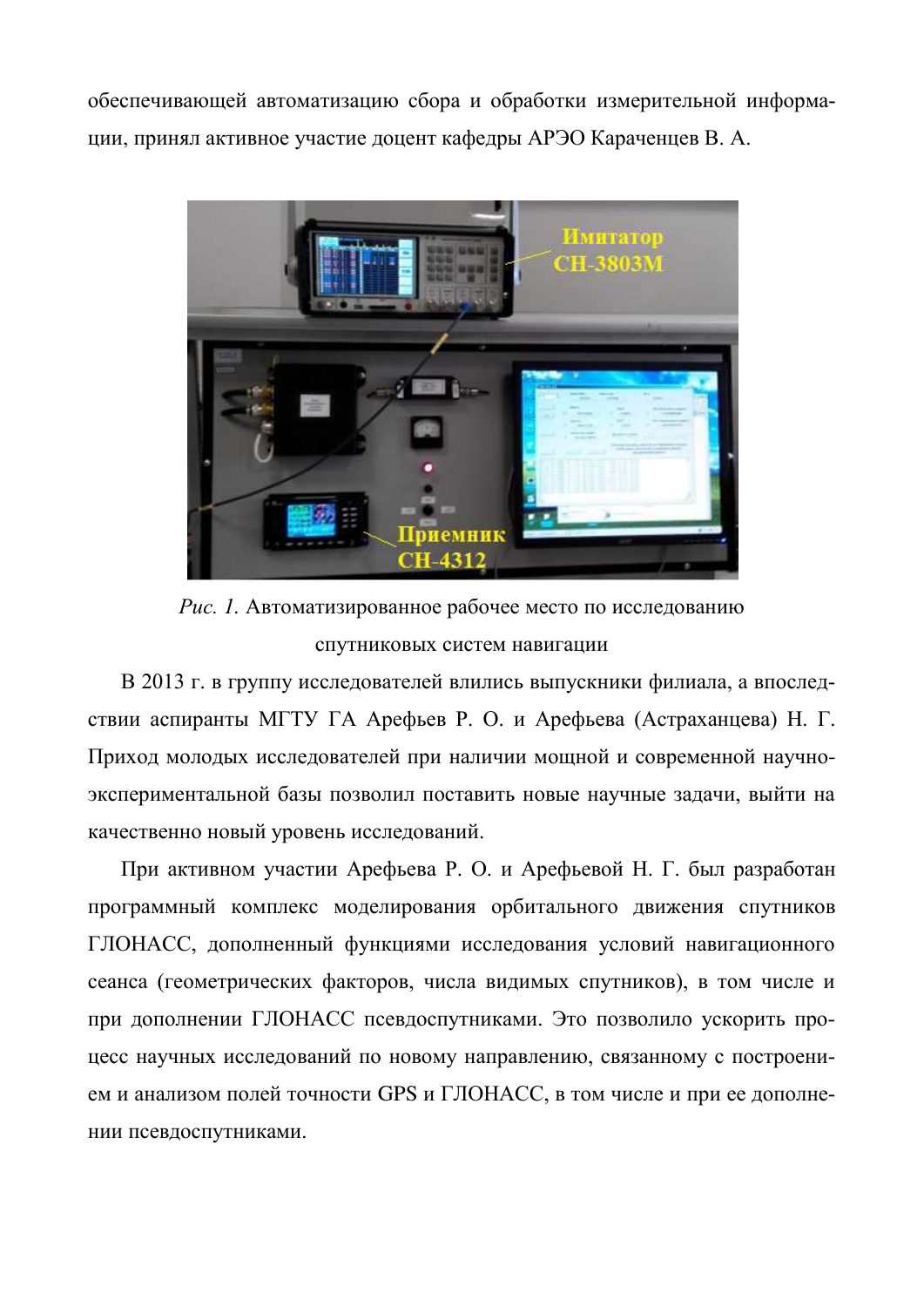

*Puc.* 2. Программно-аппаратный комплекс NationalInstruments

Результаты исследований полей точности спутниковых систем навигации в различных условиях их функционирования опубликованы в работах [Скрыпник, Нечаев, Арефьев, 2014; Netchaev, Skrypnik, 2014; Скрыпник, Арефьев,  $A$ страханцева, 2015].

На основе разработанных моделей орбитального движения спутников ГЛОНАСС Арефьевым Р. О. была решена задача оптимизации размещения псевдоспутников в районе аэродрома для обеспечения наилучшей точности определения параметров ВС при посадке, имеющая важное значение для аэродромов, расположенных в высоких широтах и малонаселенных регионах. Научная работа Арефьева Р. О. и Арефьевой Н. Г. (руководитель Скрыпник О. Н.) «Совершенствование аэронавигационного обеспечения этапа посадки путем оптимизации размещения псевдоспутников ГЛОНАСС» была представлена на межотраслевом конкурсе «Молодежь и будущее авиации и космонавтики -2016» (г. Москва), где заняла 2 место.

Научная работа авторов Арефьева Р. О. и Арефьевой Н. Г. (руководитель Скрыпник О. Н.) «Исследование характеристик навигационно-временного поля спутниковых систем навигации в высоких широтах» стала победителем кон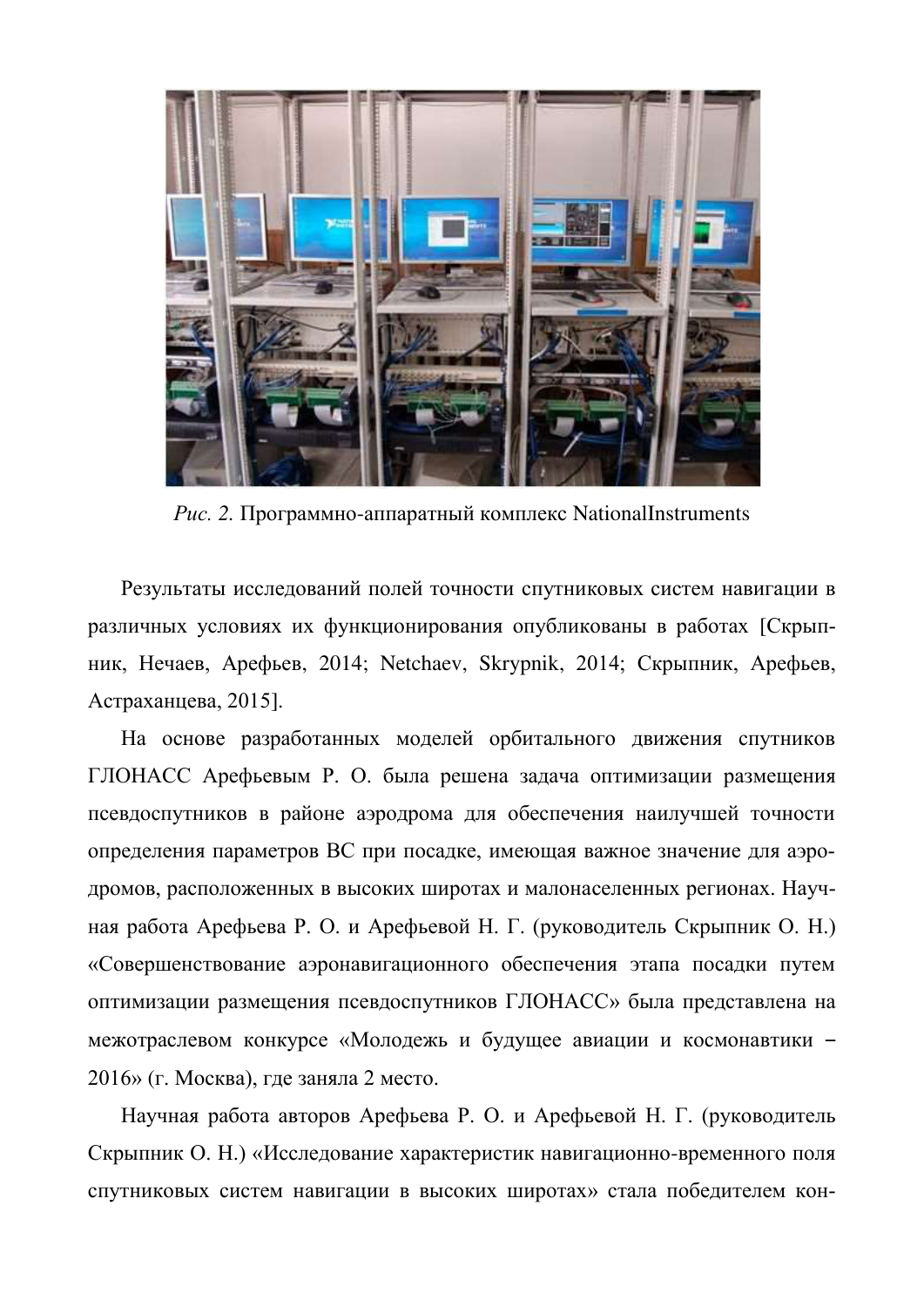курса «Молодые ученые транспортной отрасли – 2016» по направлению «Инновации в области управления движением и обеспечении безопасности».

На основе полученной методики построения полей точности ГЛОНАСС Арефьевой Н. Г. успешно решается задача определения оптимальных по точности выдерживания траекторий полета ВС. Данная задача перспективна в свете концепции блочной модернизации, изложенной в Глобальном аэронавигационном плане ИКАО (4-я редакция) на период до 2028 г. [Глобальный аэронавигационный план на 2013–2028 гг. Doc.9750-AN/963. Изд. 4-е. ИКАО. 2013. 123 с.].

Перспективные для дальнейших исследований результаты были получены при проведении натурных и полунатурных экспериментов по оценке точности совмещенных ГЛОНАСС/GPS приемников, опубликованные в работе [Скрыпник, Арефьев, Астраханцева, 2015]. Было установлено, что точность определения координат приемником при работе в совмещенном режиме оказывается хуже, чем при работе только по GPS, хотя условия навигационного сеанса для совмещенной группировки лучше. Данный факт требует более глубокого изучения для определения способов устранения наблюдаемого эффекта. В этом направлении, требующем физического моделирования ГЛОНАСС/GPS приемников с использованием программно-аппаратных средств NI, ведут работу доценты кафедры АРЭО Туринцев С. В. и Межетов М. А.

Работа школы авиационной радионавигации Иркутского филиала МГТУ ГА признана в профессиональном сообществе. В 2016 г. Скрыпник О. Н. стал победителем профессионального конкурса Фонда развития Аэронавигации им. Н. Г. Пирогова в номинации «За особый личный вклад в развитие аэронавигации России», а студентка Сарабахова А. А. (руководитель – доцент кафедры АРЭО Ерохин В. В.) – победителем в номинации «За лучшие дипломные и научные работы в области аэронавигации, выполненные студентами технических ВУЗов и училищ». В 2017 г. победителями конкурса Фонда развития Аэронавигации им. Н. Г. Пирогова в номинации «За лучшие дипломные и научные работы в области аэронавигации, выполненные студентами технических ВУЗов и училищ» стали аспирант Арефьев Р. О. (руководитель - Скрыпник О. Н.) и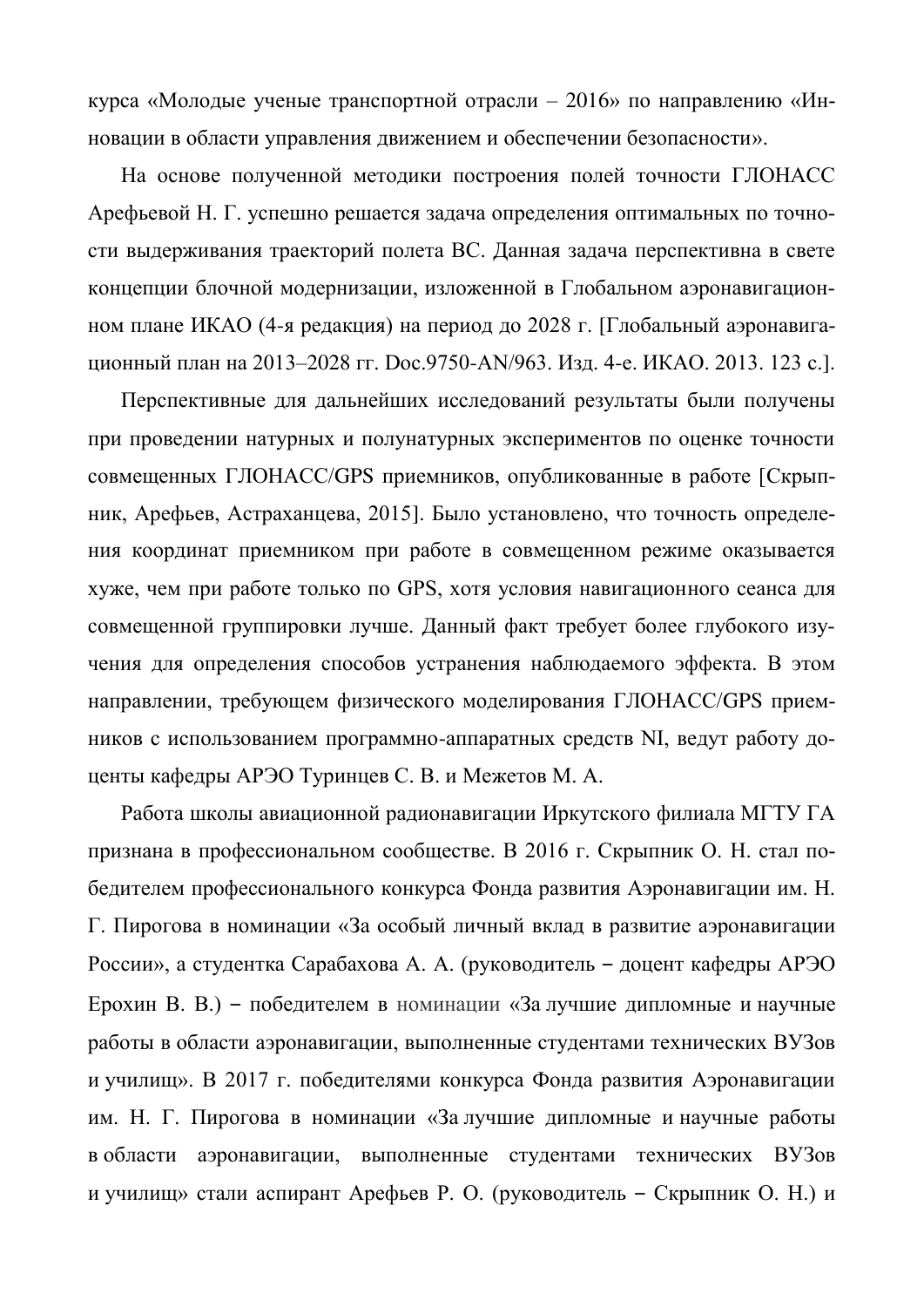студентка Верхотурова Н. А. (руководитель – заведующий кафедрой АРЭО Лежанкин Б. В.).

Таким образом, проведенный анализ показывает, что научная школа по авиационной радионавигации Иркутского филиала МГТУ ГА является сложившимся коллективом ученых-единомышленников, аспирантов и студентов, сохраняющей преемственность исследований и их актуальность для гражданской авиации.

## **Библиографически список**

1. Глобальный аэронавигационный план на 2013–2028 гг. Doc.9750-AN/963. Изд. 4-е. HKAO. 2013. 123 c.

2. *Куперштох Н. А.* Научные школы России и Сибири: проблемы изучения // Философия науки. Новосибирск, 2005. № 2(25). С. 93-106.

3. *Скрыпник О. Н.* Анализ влияния взаимного расположения подвижных объектов на точность определения координат / О. Н. Скрыпник, В. В. Ерохин // Научный вестник Московского государственного технического университета гражданской авиации. 2009. № 139. C. 40–46.

4. *Скрыпник О. Н.* Возможности использования воздушных судов как источников навигационной информации в локальном навигационно-временном поле / О. Н. Скрыпник, В. В. Ерохин // Научный вестник Московского государственного технического университета гражданской авиации. 2008. № 136. С. 78-85.

5. *Скрыпник О. Н.* Исследование параметров рабочего созвездия ГЛОНАСС на основе моделирования орбитальной группировки / О. Н. Скрыпник, В. В. Ерохин // Научный вестник Московского государственного технического университета гражданской авиации. 2012. № 180. С. 70-77.

6. *Скрыпник О. Н.* Математическая модель рабочего созвездия ГЛОНАСС для исследования условий навигационного сеанса / О. Н. Скрыпник, В. В. Ерохин // Современные технологии. Системный анализ. Моделирование. 2012. № 4 (36). С. 210-214.

7. *Скрыпник О. Н.* Межсамолетная навигация при управлении воздушным движением. Диссертация на соискание ученой степени доктора технических наук // Московский государственный технический университет гражданской авиации. Москва, 2010. 220 с.

8. *Скрыпник О. Н.* Межсамолетная навигация при управлении воздушным движением. Автореферат диссертации на соискание ученой степени доктора технических наук // Московский государственный технический университет гражданской авиации. Москва, 2010. 40 с.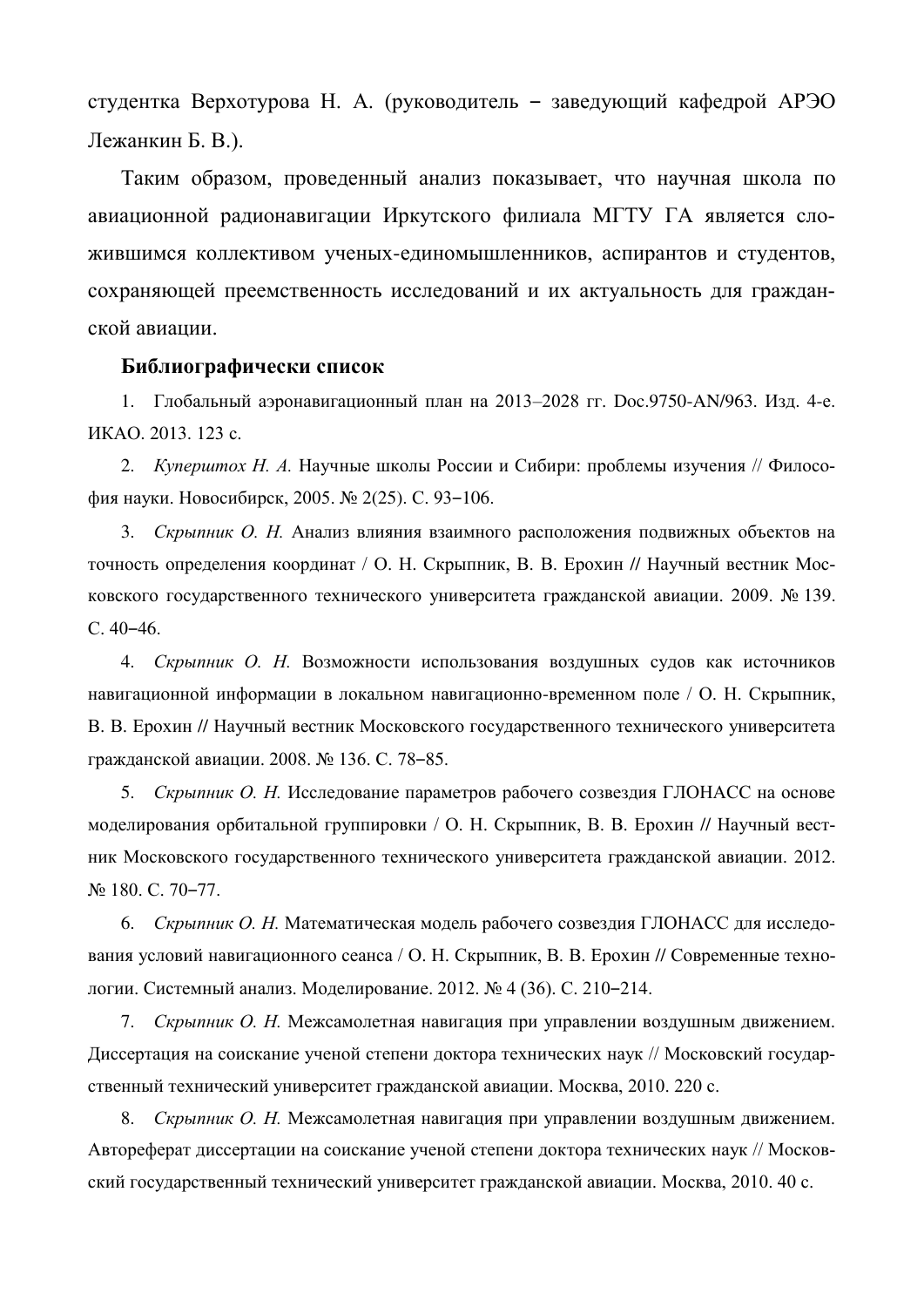9. *Скрыпник О. Н.* Методика построения и анализ полей точности ГЛОНАСС в заданной зоне воздушного пространства / О. Н. Скрыпник, Р. О. Арефьев, Н. Г. Астраханцева // Научный вестник Московского государственного технического университета гражданской авиации. 2015. № 221 (11). С. 43-50.

10. *Скрыпник О. Н.* Обеспечение посадки воздушных судов на основе синхронной системы обмена данными // Вестник Иркутского государственного технического университета. 2009. № 4 (40). C. 202-204.

11. Скрыпник О. *Н*. Оптимизация условий навигационного сеанса для повышения точности навигационно-временных определений в локальной системе координат / О. Н. Скрыпник, В. В. Ерохин, А. П. Слепченко // Научный вестник Московского государственного технического университета гражданской авиации. 2010. № 159. С. 55–62.

12. Скрыпник О. *Н*. Повышение точности навигационных определений в условиях недостаточного количества спутников рабочего созвездия GPS / О. Н. Скрыпник, Т. Л. Соловьева // Научный вестник Московского государственного технического университета гражданской авиации. 2012. № 180. С. 84-89.

13. *Скрыпник О. Н.* Построение и анализ полей точности GPS на основе программноаппаратных средств NI GPS SIMULATION TOOLKIT / О. Н. Скрыпник, Е. Е. Нечаев, Р. О. Арефьев // Научный вестник Московского государственного технического университета гражданской авиации. 2014. № 209. С. 5-12.

14. *Скрыпник О. Н.* Принципы управления условиями навигационного сеанса при взаимодействии объектов в сети синхронной системы обмена данными / О. Н. Скрыпник, В. В. Ерохин, А. П. Слепченко // Научный вестник Московского государственного технического университета гражданской авиации. 2010. № 159. С. 50-54.

15. *Скрыпник О. Н.* Формирование классификационной карты подстилающей поверхности по изображениям от когерентного локатора / О. Н. Скрыпник, Б. В. Лежанкин, А. Н. Малов, Б. М. Миронов, С. Ф. Галиев // Компьютерная оптика. 2006. № 29. С. 151–159.

16. *Скрыпник О. Н.* Формирование радиолокационной карты подстилающей поверхности путем фильтрации случайных полей / О. Н. Скрыпник, Б. В. Лежанкин, Б. М. Миронов, Н. П. Малисов // Научный вестник Московского государственного технического университета гражданской авиации. 2008. № 133. С. 60-66.

17. *Скрыпник О. Н.* Характеристики условий навигационного сеанса при взаимодействии объектов в сети синхронной системы обмена данными // Научный вестник Московского государственного технического университета гражданской авиации. 2010. № 159. С. 44‒49.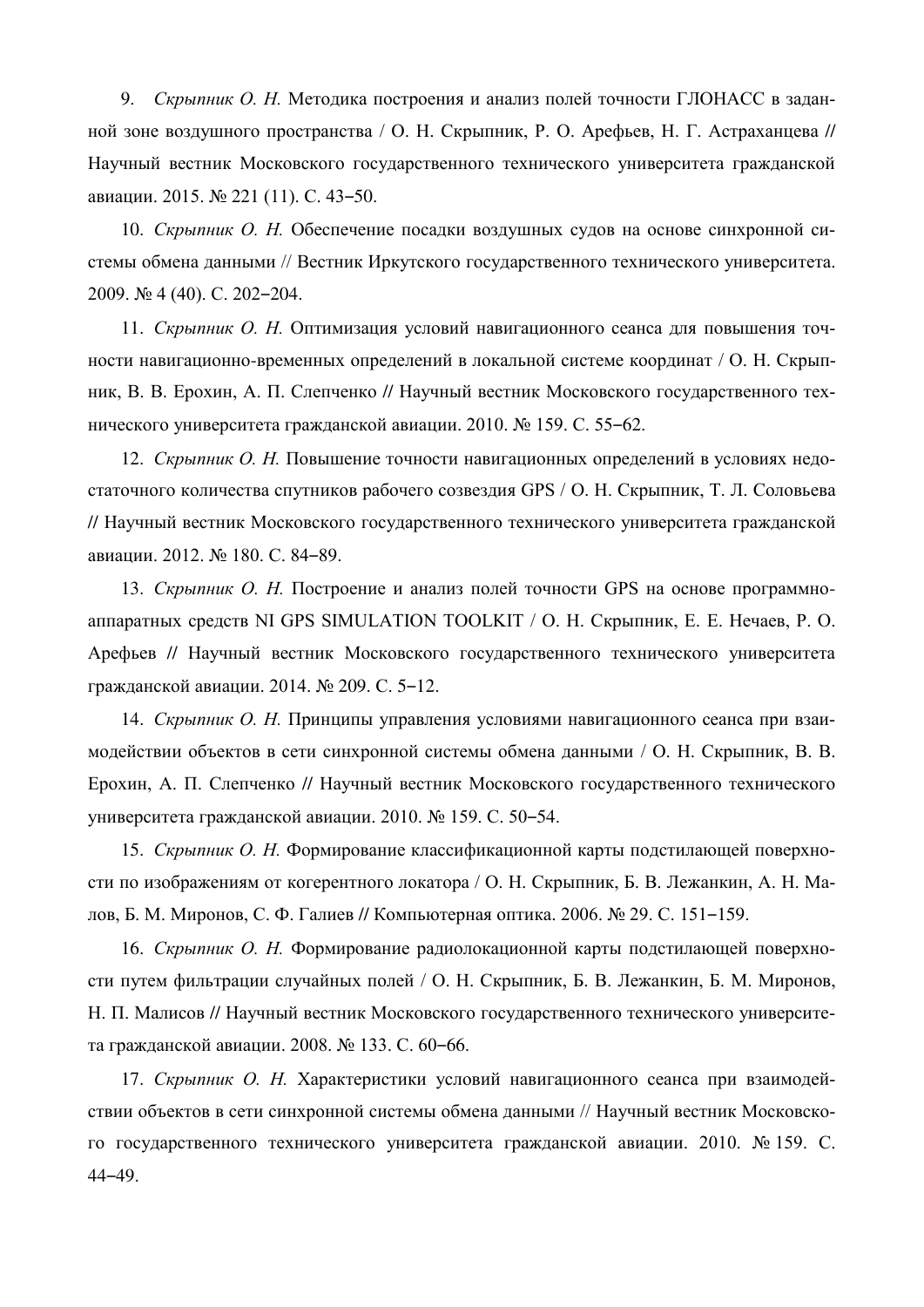18. *Скрыпник О. Н.* Экспериментальные исследования характеристик совмещенного GNSS приемника в высоких широтах / О. Н. Скрыпник, Р. О. Арефьев, Н. Г. Астраханцева // Научный вестник Московского государственного технического университета гражданской авиации. 2015. № 221 (11). С. 35-42.

19. Netchaev E.E., Skrypnik O.N. Method for development of GPS working zone based on scaled-down simulation. // В сборнике: CriMiCo 2014 - 2014 24th International Crimean Conference Microwave and Telecommunication Technology. ConferenceProceedings. 2014. C. 284-285.

## **References**

1. 3. Global Air Navigation Plan for 2013–2028. Doc.9750-AN/963. Ed. 4<sup>th</sup>. ICAO. 2013. 123 p. (in Russian)

2. *Kupershtoh N. A.* Scientific schools of Russia and Siberia: research problems // Philosophy of science. Novosibirsk, 2005. № 2(25). P. 93‒106. (in Russian)

3. *Skrypnik O. N.* Analysis of effect of positional relationship of moving objects on the positioning accuracy / O. N. Skrypnik, V. V. Erohin // Scientific bulletin of Moscow state technical university of civil aviation. 2009. № 139. P. 40–46. (in Russian)

4. *Skrypnik O. N.* Possibilities of aircraft as sources of navigational information in a local navigation-temporary field / O. N. Skrypnik, V. V. Erohin // Scientific bulletin of Moscow state technical university of civil aviation. 2008. № 136. P. 78–85. (in Russian)

5. *Skrypnik O. N.* Research of the parameters of a GLONASS operating constellation on the base of modelling the orbital grouping / O. N. Skrypnik, V. V. Erohin // Scientific bulletin of Moscow state technical university of civil aviation. 2012. № 180. P. 70–77. (in Russian)

6. *Skrypnik O. N.* A mathematical model of a GLONASS operating constellation for the research of conditions for a navigational session / O. N. Skrypnik, V. V. Erohin // Modern technologies. System analysis. Modelling. 2012. № 4 (36). P. 210–214. (in Russian)

7. *Skrypnik O. N.* Interaircraft navigation at air traffic control. Thesis for a degree of Doctor of Technical Sciences // Moscow state technical university of civil aviation. Moscow, 2010. 220 p.

8. *Skrypnik O. N.* Interaircraft navigation at air traffic control. Author's abstract of the Thesis for a degree of Doctor of Technical Sciences // Moscow state technical university of civil aviation. Moscow, 2010. 40 p. (in Russian)

9. *Skrypnik O. N.* Construction technique and analysis of accuracy fields of GLONASS in a desired area of airspace / O. N. Skrypnik, R. O. Aref'ev, N. G. Astrahanceva // Scientific bulletin of Moscow state technical university of civil aviation. 2015. № 221 (11). P. 43–50. (in Russian)